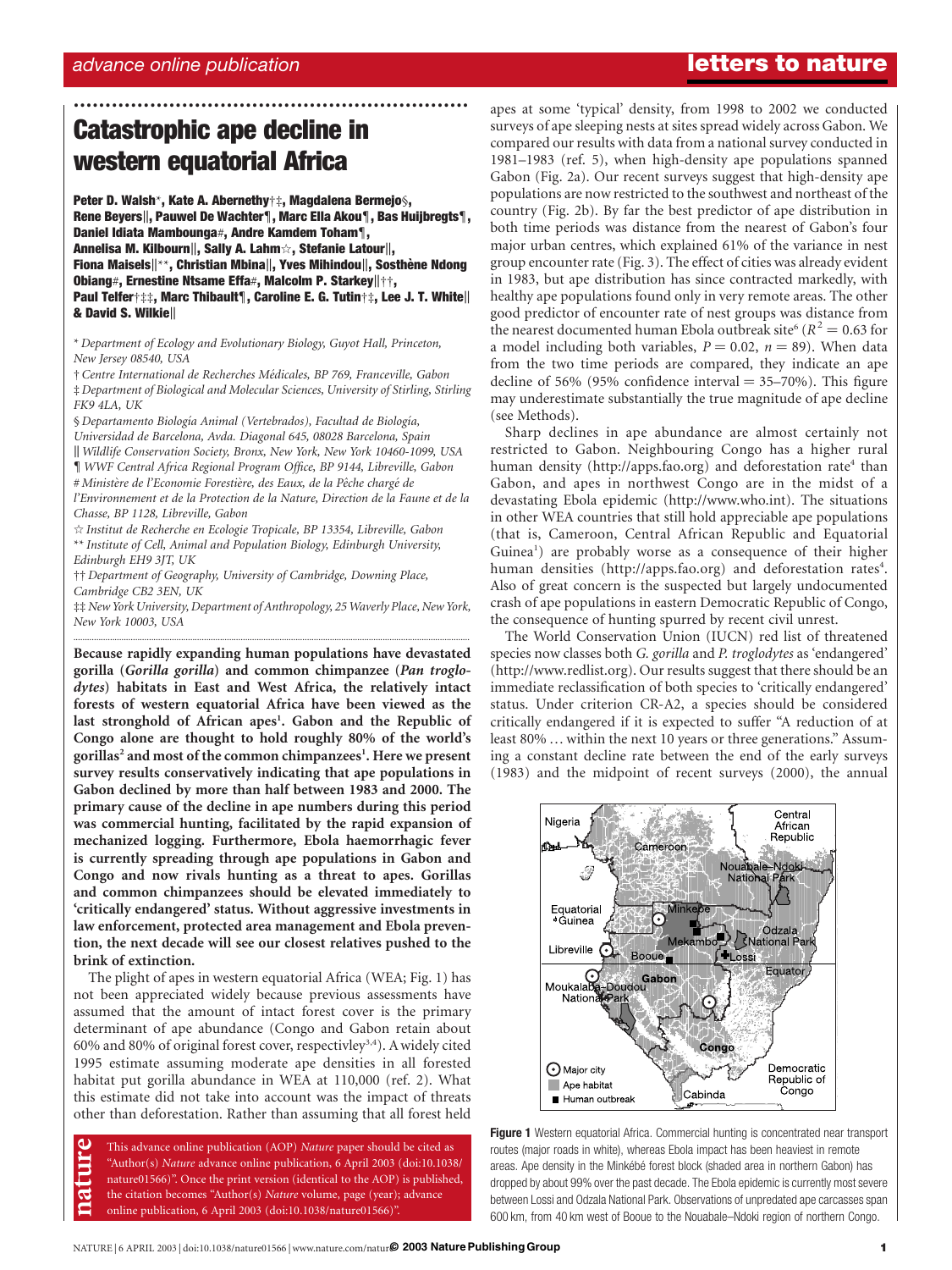

Figure 2 Ape nest encounter rates in Gabon. a, b, Encounter rates of ape nest groups (nest groups per km) from early 1980s (a) and recent surveys (b). The smallest circles include sampling sites with zero nest group encounters.  $c, d$ , Individual nest encounter rate (nests per km) predicted by distance from nearest major urban centre and distance from nearest human Ebola outbreak (see Methods): c, early 1980s; d, recent surveys. Predictions are corrected to reflect positive correlation between nest group size and distance from nearest human Ebola outbreak. Regression surfaces do not accurately represent smaller-scale variation in encounter rate.

decline rate is 4.7%. At this rate, ape populations would decline by an additional 80% within 33 years: a generation and one half for chimpanzees and perhaps two generations for gorillas (Fig. 4a). Given that our decline estimates are conservative and that decline rates have probably been accelerating during recent years, the 80% threshold will probably be reached much sooner. Even if decline can be halted, ape demographic rates are so low that population recovery will be very slow (Fig. 4b).

Over the past decade, the intensity and spatial extent of commercial hunting have increased greatly—driven by the rapid expansion of mechanized logging and by economic migration and resettlement policies<sup>7,8</sup>, which have concentrated salaried bushmeat customers in towns and cities (http://apps.fao.org)<sup>9</sup>. The transportation infrastructure provided by logging has transformed hunting from a primarily subsistence activity into a commercial enterprise. Villages near logging roads hunt much more intensively than villages that lack market access<sup>9</sup>. Furthermore, hunting is no longer confined to local villagers or to the immediate proximity of villages. Organized groups of hunters use logging roads and vehicles to penetrate deep into remote areas (including parks and wildlife reserves)<sup>10</sup>, then export bushmeat to nearby logging towns (where logging employees eat more bushmeat than local villagers<sup>9</sup>), regional transportation hubs, and even large cities hundreds of kilometres away<sup>11</sup>. For the four market towns where we observed gorilla sales, time of travel from the Gabonese capital Libreville was an excellent predictor of bushmeat price per kg ( $n = 31$  species,  $F = 67.86$ ,  $P < 0.001$ ). Bushmeat costs about one-third as much as alternative sources of protein (frozen chicken, beef and fish) in remote villages, but 50% more in Libreville ( $R^2 = 0.91, P = 0.048$ ),



Figure 3 Encounter rate of ape nest groups plotted as a function of distance to the closest of Gabon's four major urban areas (anticlockwise from Libreville are Port Gentil, Franceville and Oyem).

where it is consumed on only about 2% of days. Most ape hunting in Gabon is probably not driven by a specific consumer demand for gorilla or chimpanzee meat. Forty-one (42%) out of 98 people that we interviewed in Libreville cited gorilla as a meat that they did not eat. Now that bushmeat has become too expensive for poor Librevillois, smaller regional cities and towns have probably become the principal centres of urban bushmeat consumption. But even in rural areas, ape meat does not make a substantive contribution to food security: maximum sustainable yield of chimpanzee meat is 10–50-fold lower than that of preferred market species (Supplementary Information).

Since 1994, Gabon has had four well-documented human Ebola epidemics, all in the northeast. Ape carcasses have been found near the sites of three of the human epidemics, with apes testing positive for Ebola in two cases<sup>6</sup> (http://www.who.int). The impact of Ebola on ape populations has been most extensive in the Minkébé region, a lightly settled, roadless block of about  $32,000 \text{ km}^2$  (Fig. 1)<sup>12</sup>. Minkébé showed moderate<sup>5</sup> to high<sup>13</sup> encounter rates of ape nest groups in pre-Ebola surveys, including a 1991 study in which 75 ape nest groups were observed in only 20 km of line transects, a rate higher than all but one published report from WEA<sup>14</sup>. By 2000, nest group encounter rates on reconnaissance surveys (2,700 km) and line transects (17 km) yielded only 91 nest groups, a drop of about 99%. Hunting was not a probable cause of this marked decline, but hunters described finding large numbers of dead apes both near human epidemic sites and in other sectors of Minkébé<sup>12</sup>. Other remote areas of central and northeastern Gabon covered in our surveys also showed little sign of hunting pressure (for example, they had high encounter rates of elephant dung comparable to rates from the late 1980s<sup>15</sup>), but exhibited unexpectedly low ape densities.

The ape Ebola epidemic is gradually working its way south and west. Over the past 18 months, wildlife conservation workers and an international research team have found many ape carcasses in Congo, across the border from the 2001 human epidemic site at Mekambo (http://www.who.int). Since December, the carcasses of seven gorillas from a study population at Lossi have been found, along with five chimpanzee carcasses. The study population originally included 143 individually identified gorillas, but after exhaustive searches only seven have been found alive. The epidemic is now approaching Odzala National Park, which boasts the world's highest recorded gorilla and chimpanzee densities<sup>16</sup>.

The precipitous decline of apes in WEA is a major conservation crisis. Responding effectively to the Ebola epidemic will require intensified research on reservoir and host dynamics, with a more quantitative, ecological emphasis. Research on vaccines and modes